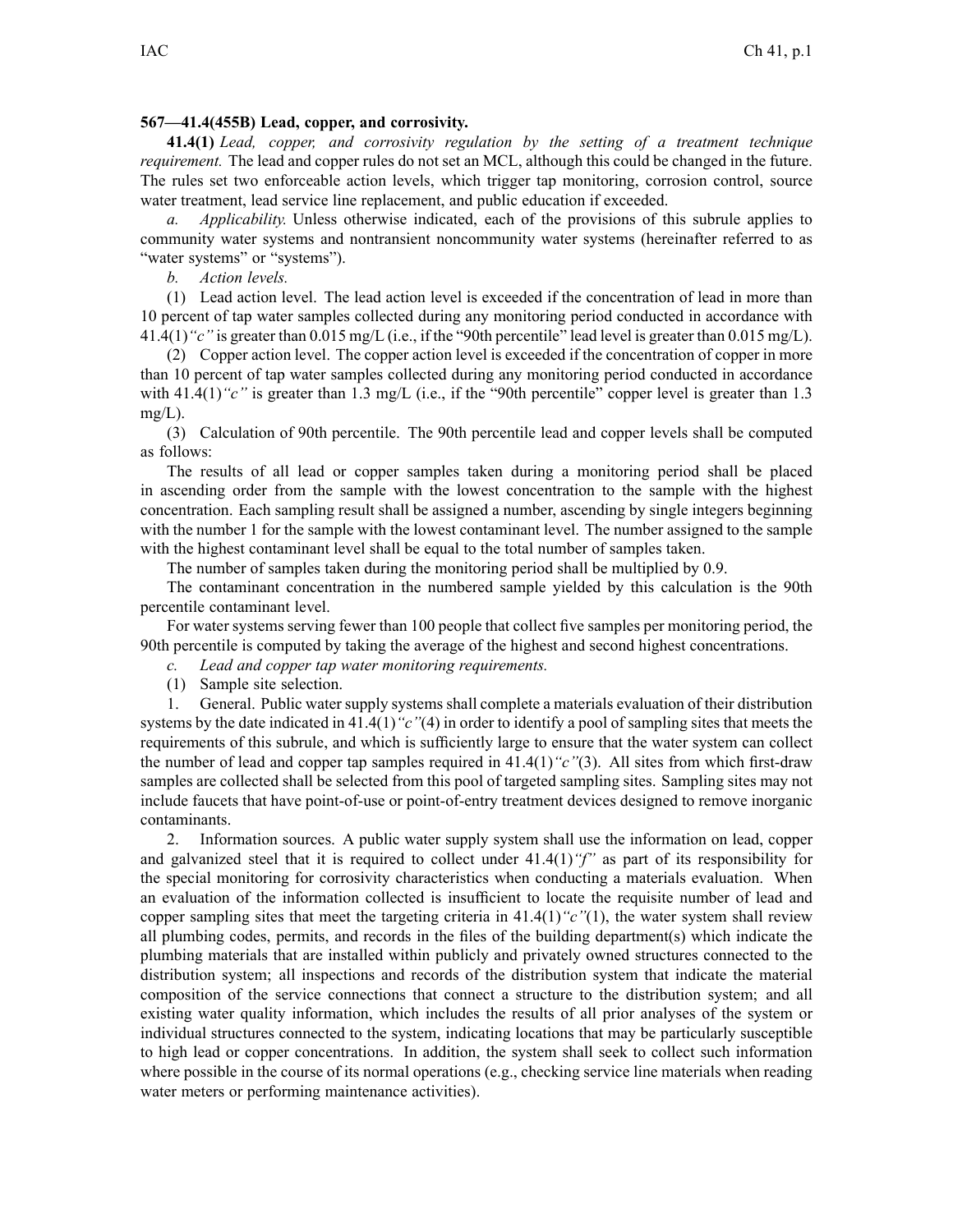3. Tier 1 community sampling sites. The sampling sites selected for <sup>a</sup> community water system's sampling pool ("tier 1 sampling sites") shall consist of single-family structures that contain copper pipes with lead solder installed after 1982 or contain lead pipes; or are served by <sup>a</sup> lead service line. When multiple-family residences comprise at least 20 percen<sup>t</sup> of the structures served by <sup>a</sup> water system, the system may include these types of structures in its sampling pool.

4. Tier 2 community sampling sites. Any community water system with insufficient tier 1 sampling sites shall complete its sampling pool with "tier 2 sampling sites," consisting of buildings, including multiple-family residences that contain copper pipes with lead solder installed after 1982 or contain lead pipes; or are served by <sup>a</sup> lead service line.

5. Tier 3 community sampling sites. Any community water system with insufficient tier 1 and tier 2 sampling sites shall complete its sampling pool with "tier 3 sampling sites," consisting of single-family structures that contain copper pipes with lead solder installed before 1983.

6. Tier 1 NTNC sampling sites. The sampling sites selected for <sup>a</sup> nontransient noncommunity water system ("tier 1 sampling sites") shall consist of buildings that: contain copper pipes with lead solder installed after 1982 or contain lead pipes; or are served by <sup>a</sup> lead service line.

7. Other NTNC sampling sites. A nontransient noncommunity water system with insufficient tier 1 sitesthat meet the targeting criteria in 41.4(1)*"c"*(1)"6" shall complete itssampling pool with sampling sites that contain copper pipes with lead solder installed before 1983.

8. Reporting of sample site selection criteria. Any public water supply system whose sampling pool does not consist exclusively of tier 1 sites shall demonstrate in <sup>a</sup> letter submitted to the department why a review of the information listed in 41.4(1)<sup>"</sup>c"(1)<sup>"2</sup>" was inadequate to locate a sufficient number of tier 1 sites. Any community water system which includes tier 3 sampling sites in its sampling pool shall demonstrate in such <sup>a</sup> letter why it was unable to locate <sup>a</sup> sufficient number of tier 1 and tier 2 sampling sites. Any public water supply system whose distribution system contains lead service lines shall draw 50 percen<sup>t</sup> of the samples it collects during each monitoring period from sites that contain lead pipes, or copper pipes with lead solder, and 50 percen<sup>t</sup> of those samples from sites served by <sup>a</sup> lead service line. A water system that cannot identify <sup>a</sup> sufficient number of sampling sites served by <sup>a</sup> lead service line shall demonstrate in <sup>a</sup> letter to the department why the system was unable to locate <sup>a</sup> sufficient number of such sites. Such <sup>a</sup> water system shall collect first-draw samples from all of the sites identified as being served by such lines.

(2) Sample collection methods.

1. Tap samples for lead and copper collected in accordance with this subparagraph, with the exception of lead service line samples collected under 567—subrule 43.7(4), shall be first-draw samples.

2. First-draw tap samples for lead and copper shall be one liter in volume and have stood motionless in the plumbing system of each sampling site for at least six hours. First-draw samples from residential housing shall be collected from the cold-water kitchen tap or bathroom sink tap. First-draw samples from <sup>a</sup> nonresidential building shall be collected at an interior tap from which water is typically drawn for consumption. First-draw samples may be collected by the system or the system may allow residents to collect first-draw samples after instructing the residents of the sampling procedures specified in this paragraph. To avoid problems of residents handling nitric acid, acidification of first-draw samples may be done up to 14 days after the sample is collected. If the sample is not acidified immediately after collection, then the sample must stand in the original container for at least 28 hours after acidification. If <sup>a</sup> system allows residents to perform sampling, the system may not challenge, based on alleged errors in sample collection, the accuracy of sampling results.

3. Service line samples collected to determine if the service line is directly contributing lead (as described in 567—subrule 43.7(4)) shall be one liter in volume and have stood motionless in the lead service line for at least six hours and be collected at the tap after flushing the volume of water between the tap and the lead service line. The volume of water shall be calculated based on the interior diameter and length of the pipe between the tap and the lead service line; tapping directly into the lead service line; or if the sampling site is <sup>a</sup> building constructed as <sup>a</sup> single-family residence, allowing the water to run until there is <sup>a</sup> significant change in temperature which would be indicative of water that has been standing in the lead service line.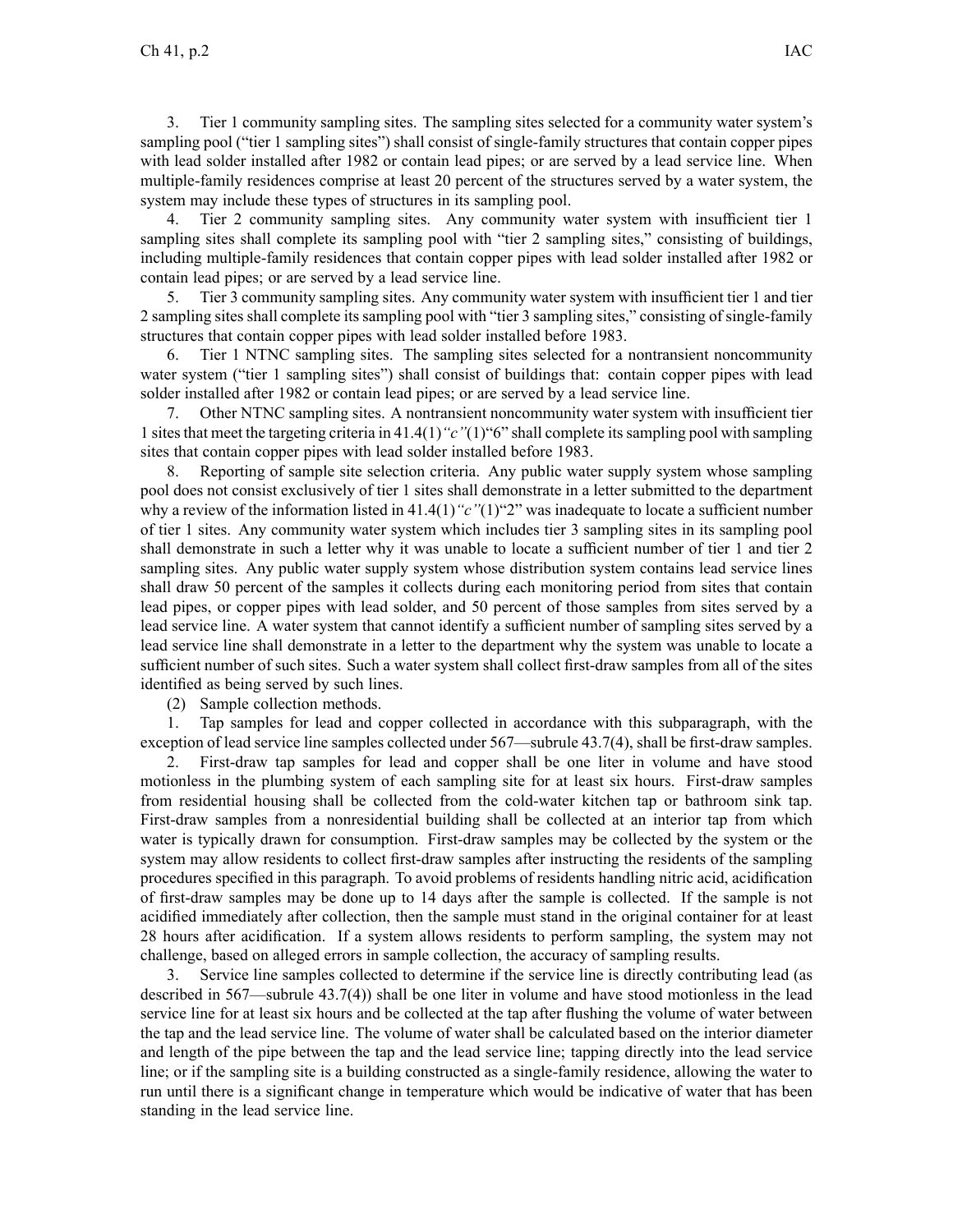4. A public water supply system shall collect each first-draw tap sample from the same sampling site from which it collected <sup>a</sup> previous sample. If, for any reason, the water system cannot gain entry to <sup>a</sup> sampling site in order to collect <sup>a</sup> follow-up tap sample, the system may collect the follow-up tap sample from another sampling site in its sampling pool as long as the new site meets the same targeting criteria, and is within reasonable proximity of the original site.

(3) Number of samples. Water systems shall collect at least one sample during each monitoring period specified in 41.4(1)*"c"*(4) from the number of sites as listed in the column below titled "standard monitoring." A system conducting reduced monitoring under 41.4(1)*"c"*(4) may collect one sample from the number of sites specified in the column titled "reduced monitoring" during each monitoring period specified in 41.4(1)*"c"*(4).

| System Size               | <b>Standard Monitoring</b> | Reduced Monitoring |
|---------------------------|----------------------------|--------------------|
| (Number of People Served) | (Number of Sites)          | (Number of Sites)  |
|                           |                            |                    |
| greater than 100,000      | 100                        | 50                 |
| 10,001 to 100,000         | 60                         | 30                 |
| 3,301 to 10,000           | 40                         | 20                 |
| 501 to 3,300              | 20                         | 10                 |
| 101 to 500                | 10                         | 5                  |
| less than or equal to 100 | 5                          | 5                  |

### REQUIRED NUMBER OF LEAD/COPPER SAMPLES

(4) Timing of monitoring.

1. Initial tap sampling. The first six-month monitoring period for small, medium-size and large systems shall begin on the following dates:

| System Size (Number of People Served)      | First Six-month Monitoring Period Begins on |  |  |  |
|--------------------------------------------|---------------------------------------------|--|--|--|
| greater than 50,000 (large system)         | January 1, 1992                             |  |  |  |
| $3,301$ to $50,000$ (medium system)        | July 1, 1992                                |  |  |  |
| less than or equal to 3,300 (small system) | July 1, 1993                                |  |  |  |

All large systems shall monitor during two consecutive six-month periods. All small and medium-size systems shall monitor during each six-month monitoring period until the system exceeds the lead or copper action level and is, therefore, required to implement the corrosion control treatment requirements under 567—paragraph 43.7(1)*"a,"* in which case the system shall continue monitoring in accordance with 41.4(1)<sup>"</sup>c"(4), or the system meets the lead and copper action levels during two consecutive six-month monitoring periods, in which case the system may reduce monitoring in accordance with 41.4(1)*"c"*(4).

2. Monitoring after installation of corrosion control and source water treatment. Large systems which install optimal corrosion control treatment pursuant to 567—subparagraph 43.7(1)<sup>"</sup>d"<sup>(4)</sup> shall monitor during two consecutive six-month monitoring periods by the date specified in 567—subparagraph 43.7(1)*"d"*(5). Small or medium-size systems which install optimal corrosion control treatment pursuan<sup>t</sup> to 567—subparagraph 43.7(1)*"e"*(5) shall monitor during two consecutive six-month monitoring periods as specified in 567—subparagraph 43.7(1)*"e"*(6). Systems which install source water treatment shall monitor during two consecutive six-month monitoring periods by the date specified in 567—subparagraph 43.7(3)*"a"*(4).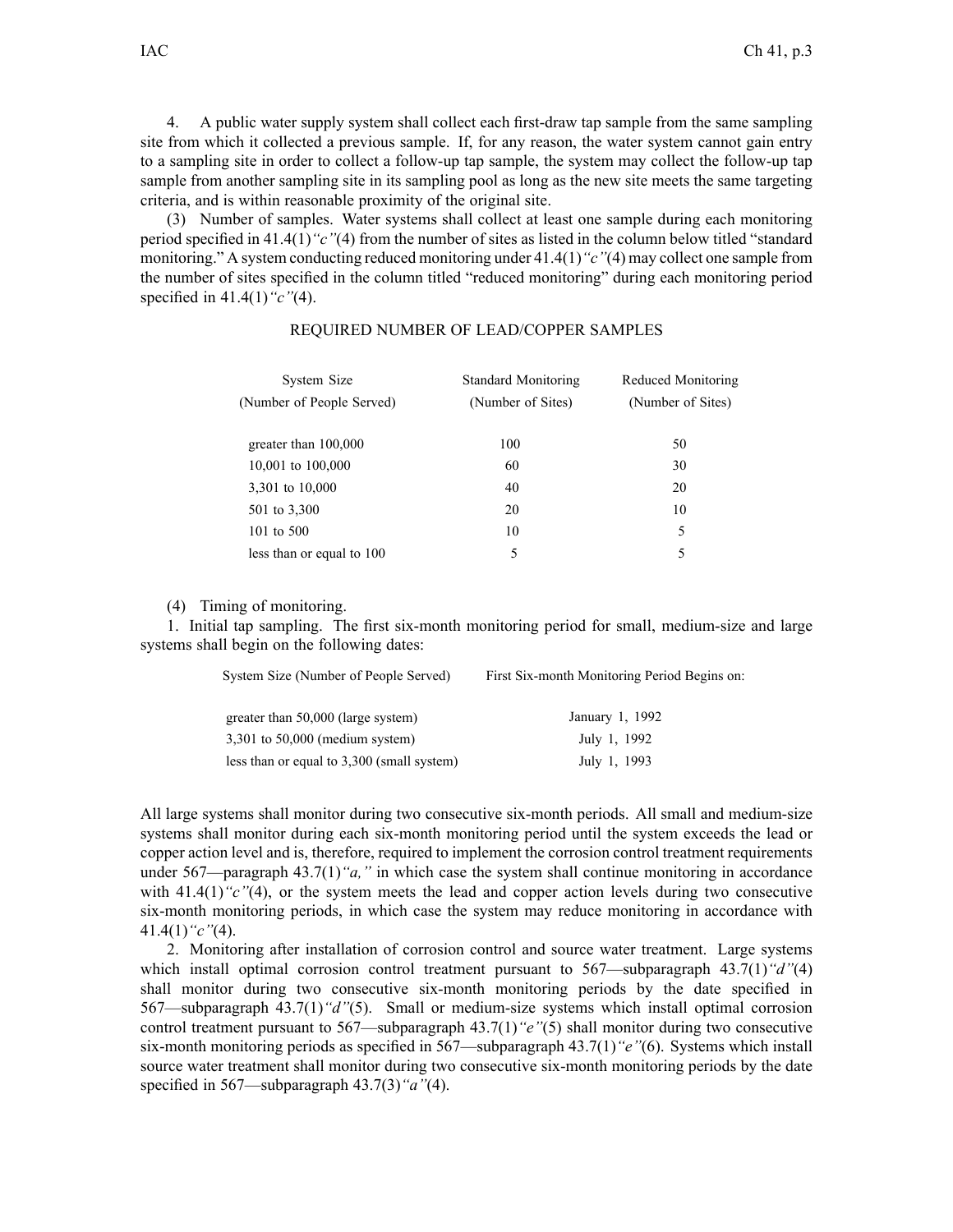3. Monitoring after the department specifies water quality parameter values for optimal corrosion control. After the department specifies the values for water quality control parameters under 567—paragraph 43.7(2)*"f,"* the system shall monitor during each subsequent six-month monitoring period, with the first monitoring period to begin on the date the department specifies the optimal values under 567—paragraph 43.7(2)*"f."*

4. Reduced monitoring.

 $\bullet$  A small or medium-size water system that meets the lead and copper action levels during each of two consecutive six-month monitoring periods may reduce the number of samples according to 41.4(1)*"c"*(3) and reduce the frequency of sampling to once per year.

● Any public water supply system that maintains the range of values for the water quality control parameters reflecting optimal corrosion control treatment specified by the department under 567—paragraph 43.7(2)*"f"* during each of two consecutive six-month monitoring periods may reques<sup>t</sup> that the system be allowed to reduce the monitoring frequency to once per year and to reduce the number of lead and copper samples according to 41.4(1)*"c"*(3). The department will review the information submitted by the water system and shall set forth the basis for its determination in writing. Where appropriate, the department will revise its determination when the system submits new monitoring or treatment data, or when other data relevant to the number and frequency of tap sampling becomes available.

 $\bullet$  A small or medium-size water system that meets the lead and copper action levels during three consecutive years of monitoring may reduce the frequency of monitoring for lead and copper from annually to once every three years. Any water system that maintains the range of values for the water quality control parameters reflecting optimal corrosion control treatment specified by the department under 567—paragraph 43.7(2)*"f"* during three consecutive years of monitoring may reques<sup>t</sup> the department to allow the system to reduce the frequency of monitoring from annually to once every three years. The department shall review the information submitted by the system and shall set forth the basis for its determination in writing. Where appropriate, the department will revise its determination when the system submits new monitoring or treatment data, or when other data relevant to the number and frequency of tap sampling becomes available.

● A water system that reduces the number and frequency of sampling shall collect these samples from sites included in the pool of targeted sampling sites identified in 41.4(1)*"c"*(1). Systems sampling annually or less frequently shall conduct the lead and copper tap sampling during the months of June, July, August or September.

● A small or medium-size water system subject to reduced monitoring that exceeds the lead or copper action level shall resume sampling according to 41.4(1)*"c"*(4)"3" and collect the number of samples specified for standard monitoring in 41.4(1)<sup>"</sup>c"(3). Such systems shall also conduct water quality parameter monitoring in accordance with 41.4(1)*"d"*(2), (3), or (4), as appropriate, during the monitoring period in which it exceeded the action level. Any water system subject to reduced monitoring frequency that fails to operate within the range of values for the water quality control parameters specified by the department under 567—paragraph 43.7(2)*"f"* shall resume tap water sampling according to 41.4(1)"c"(4)"3" and collect the number of samples specified for standard monitoring in 41.4(1)*"c"*(3).

● Additional monitoring by systems. The results of any monitoring conducted in addition to the minimum requirements of 41.4(1)*"c"* shall be considered by the system and the department in making any determinations (i.e., calculating the 90th percentile lead or copper level) under this subrule.

*d. Water quality parameter monitoring requirements.* All large public water supply systems (and all small and medium-size public water supply systems that exceed the lead or copper action level) shall monitor water quality parameters in addition to lead and copper in accordance with this subrule. The requirements of this subrule are summarized in the table at the end of 41.4(1)*"d"*(6). The water quality parameters must be reported in accordance with the monthly operation repor<sup>t</sup> requirements listed in 567—subrule 42.4(3).

(1) General requirements.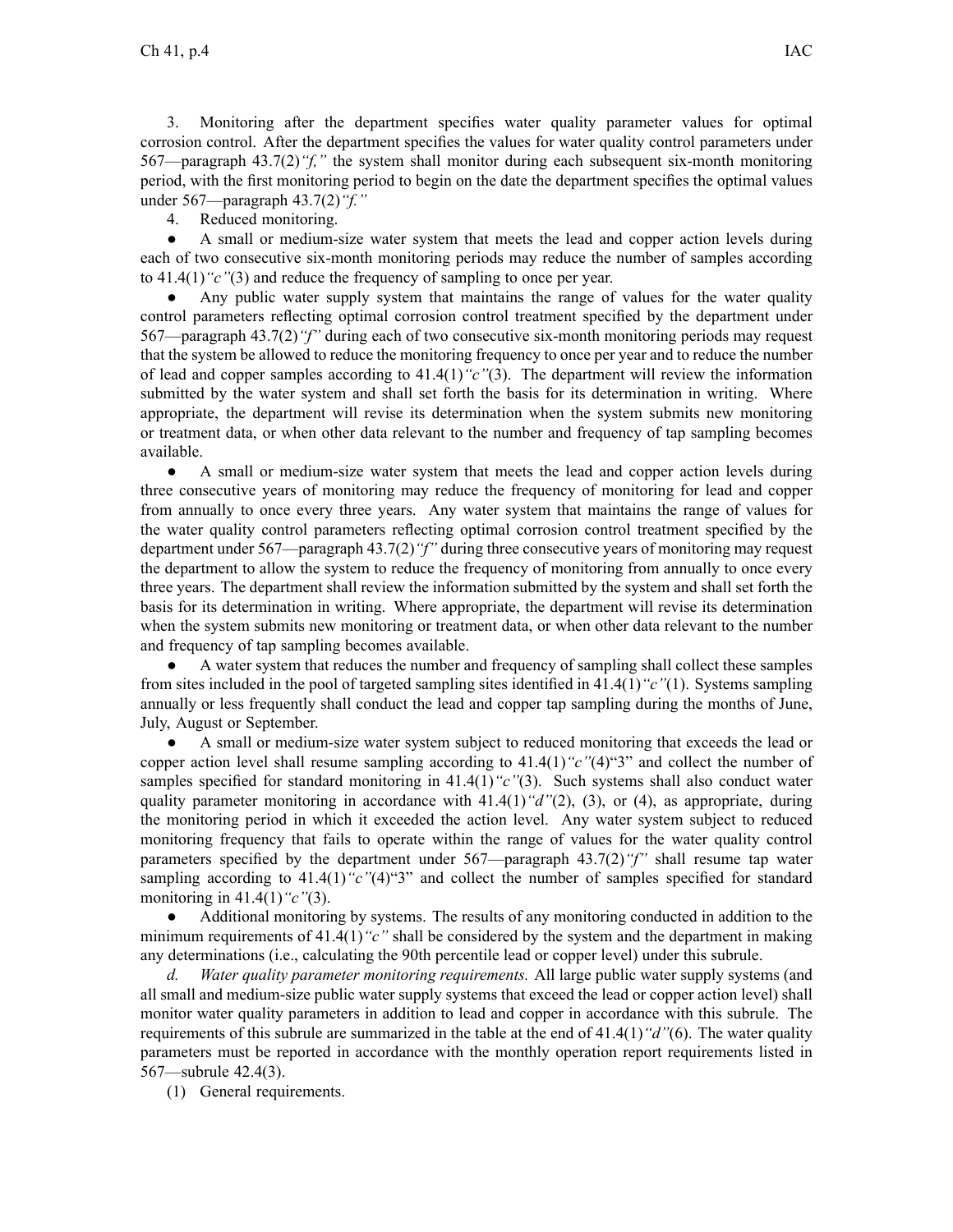1. Sample collection methods. Tap samples shall be representative of water quality throughout the distribution system taking into account the number of persons served, the different sources of water, the different treatment methods employed by the system, and seasonal variability. Tap sampling under this subrule is not required to be conducted at taps targeted for lead and copper sampling under 41.4(1)*"c"*(1)"1." Systems may conduct tap sampling for water quality parameters at sites used for coliform sampling. Samples collected at the entry point(s) to the distribution system shall be from locations representative of each source after treatment. If <sup>a</sup> system draws water from more than one source and the sources are combined before distribution, the system must sample at an entry point to the distribution system during periods of normal operating conditions (i.e., when water is representative of all sources being used).

2. Number of samples. Systems shall collect two samples for each applicable water quality parameter at each entry point to the distribution system during each six-month monitoring period specified in 41.4(1)*"d"*(2). During each monitoring period specified in 41.4(1)*"d"*(3) through (5), systems shall collect one sample for each applicable water quality parameter at each entry point to the distribution system. Systems shall collect two tap samples for applicable water quality parameters during each six-month monitoring period specified in 41.4(1)*"d"*(2) through (5) from the following number of sites.

# REQUIRED NUMBER OF SAMPLES: WATER QUALITY PARAMETERS

| System Size (Number of People Served) | Number of Sites for Water Quality Parameters |
|---------------------------------------|----------------------------------------------|
| greater than $100,000$                | 25                                           |
| 10,001 to 100,000                     | 10                                           |
| 3,301 to 10,000                       | 3                                            |
| 501 to 3,300                          | 2                                            |
| 101 to 500                            |                                              |
| less than or equal to 100             |                                              |
|                                       |                                              |

(2) Initial sampling. Large water systems shall measure the applicable water quality parameters as specified below at taps and at each entry point to the distribution system during each six-month monitoring period specified in 41.4(1)<sup>"</sup>c"(4)<sup>"1</sup>." Small and medium-size systems shall measure the applicable water quality parameters at taps and at each entry point to the distribution system during each six-month monitoring period specified in 41.4(1)*"c"*(4)"1" during which the system exceeds the lead or copper action level. Tap water and entry point monitoring shall include: pH; alkalinity; orthophosphate, when an inhibitor containing a phosphate compound is used; silica, when an inhibitor containing a silicate compound is used; calcium; conductivity; and water temperature.

(3) Monitoring after installation of corrosion control. Large systems which install optimal corrosion control treatment pursuan<sup>t</sup> to 567—subparagraph 43.7(1)*"d"*(4) shall measure the water quality parameters at the locations and frequencies specified below during each six-month monitoring period specified in 41.4(1)*"c"*(4)"2." Small or medium-size systems which install optimal corrosion control treatment shall conduct such monitoring during each six-month monitoring period specified in 41.4(1)*"c"*(4)"2" in which the system exceeds the lead or copper action level.

1. Tap water monitoring shall include two samples for: pH; alkalinity; orthophosphate, when an inhibitor containing <sup>a</sup> phosphate compound is used; silica, when an inhibitor containing <sup>a</sup> silicate compound is used; calcium, when calcium carbonate stabilization is used as par<sup>t</sup> of corrosion control.

2. Monitoring at each entry point to the distribution system shall include one sample every two weeks (biweekly) for: pH; <sup>a</sup> reading of the dosage rate of the chemical used to adjust alkalinity, and the alkalinity concentration when alkalinity is adjusted as par<sup>t</sup> of optimal corrosion control; and <sup>a</sup> reading of the dosage rate of the inhibitor used, and the concentration of orthophosphate or silica (whichever is applicable) when <sup>a</sup> corrosion inhibitor is used as par<sup>t</sup> of optimal corrosion control.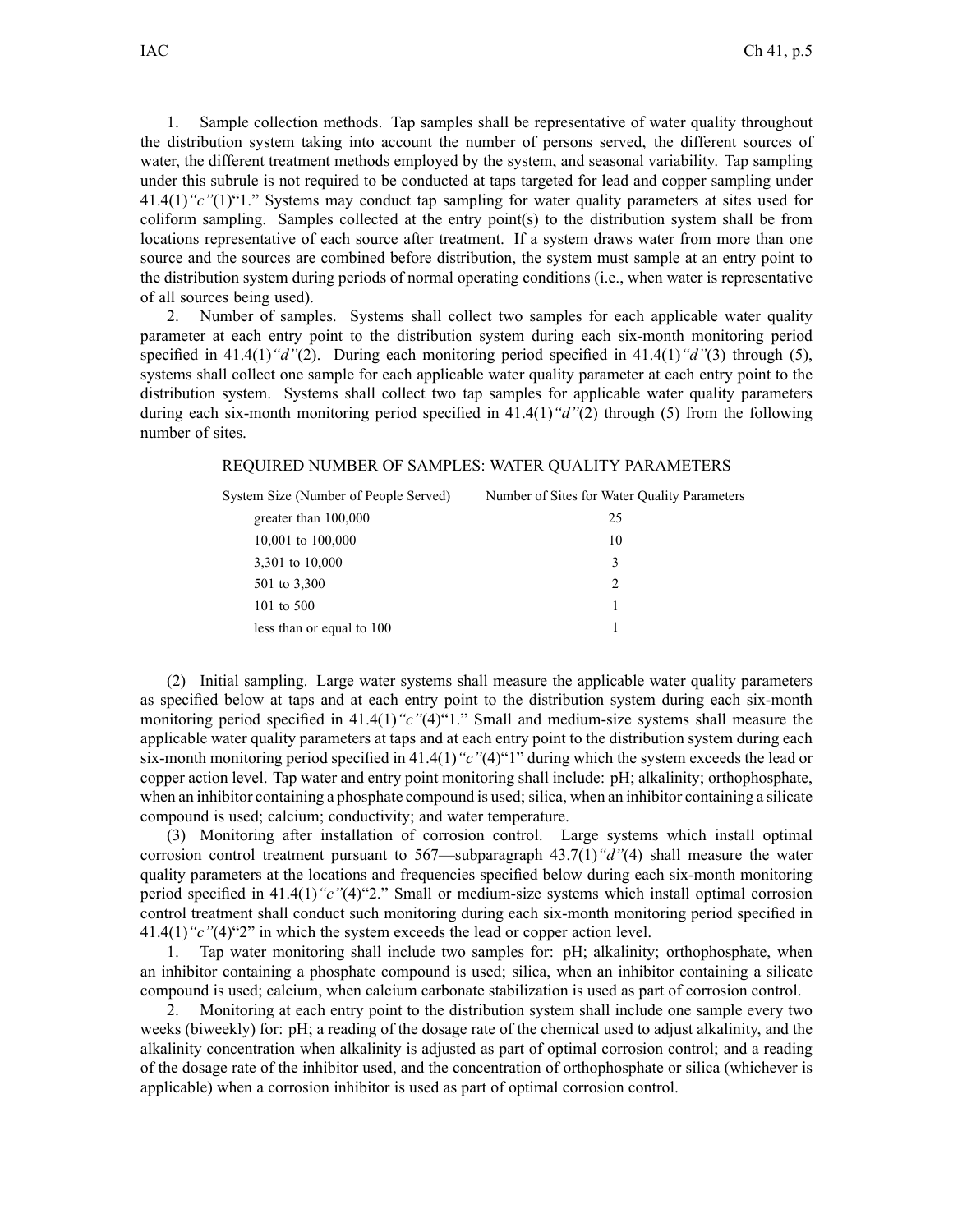(4) Monitoring after the department specifies water quality parameter values for optimal corrosion control. After the department specifies the values for applicable water quality control parameters reflecting optimal corrosion control treatment, large systems shall measure the applicable water quality parameters according to 41.4(1)*"d"*(3) during each monitoring period specified in 41.4(1)*"c"*(4)"3." Any small or medium-size system shall conduct such monitoring during each monitoring period specified in 41.4(1)*"c"*(4)<sup>"3</sup>" in which the system exceeds the lead or copper action level. The system may take <sup>a</sup> confirmation sample for any water quality parameter value no later than three days after the first sample. If <sup>a</sup> confirmation sample is taken, the result must be averaged with the first sampling result and the average must be used for any compliance determinations. The department may disregard results of obvious sampling errors from this calculation.

## (5) Reduced monitoring.

1. Public water supply systems that maintain the range of values for the water quality parameters reflecting optimal corrosion control treatment during each of two consecutive six-month monitoring periods under 41.4(1)*"c"*(4) shall continue monitoring at the entry point(s) to the distribution system as specified in 567—paragraph 43.7(2)*"f."* Such system may collect two tap samples for applicable water quality parameters from the following reduced number of sites during each six-month monitoring period.

## REDUCED WATER QUALITY PARAMETER MONITORING

| System Size<br>(Number of People Served) | Reduced Number of Sites for<br><b>Water Quality Parameters</b> |
|------------------------------------------|----------------------------------------------------------------|
| greater than 100,000                     | 10                                                             |
| 10,001 to 100,000                        |                                                                |
| 3,301 to 10,000                          | 3                                                              |
| 501 to 3,300                             | 2                                                              |
| 101 to 500                               |                                                                |
| less than or equal to 100                |                                                                |

2. Public water systems that maintain the range of values for the water quality parameters reflecting optimal corrosion control treatmentspecified by the department under 567—paragraph 43.7(2)*"f"* during three consecutive years of annual monitoring under this paragraph may reduce the frequency with which it collects the number of tap samples for applicable water quality parameters specified in 41.4(1)*"d"*(5) from annually to every three years.

3. A public water system that conducts sampling annually shall collect these samples evenly throughout the year so as to reflect seasonal variability.

4. Public water systems subject to reduced monitoring frequency that fail to operate within the range of values for the water quality parameters specified by the department under 567—paragraph 43.7(2)*"f"* shall resume tap water sampling in accordance with the number and frequency requirements in 41.4(1)*"d"*(3).

(6) Additional monitoring by systems. The results of any monitoring conducted in addition to the minimum requirements of this subrule shall be considered in making any determinations (i.e., determining concentrations of water quality parameters) under this subrule or 567—subrule 43.7(2). SUMMARY OF MONITORING REQUIREMENTS FOR WATER QUALITY PARAMETERS<sup>1</sup>

| Monitoring Period        | Location                                                   | Parameters <sup>2</sup>                                                                                                                                             | Frequency      |
|--------------------------|------------------------------------------------------------|---------------------------------------------------------------------------------------------------------------------------------------------------------------------|----------------|
| Initial Monitoring       | Taps and at entry $point(s)$<br>to<br>distribution systems | pH, alkalinity, orthophosphate or silica <sup>3</sup> , calcium,<br>conductivity, temperature                                                                       | Every 6 months |
| After Installation of    | Taps                                                       | pH, alkalinity, orthophosphate, silica <sup>3</sup> , calcium <sup>4</sup>                                                                                          | Every 6 months |
| <b>Corrosion Control</b> | Entry $point(s)$ to<br>distribution system                 | pH, alkalinity dosage rate and concentration (if<br>alkalinity adjusted as part of corrosion control),<br>inhibitor dosage rate and inhibitor residual <sup>5</sup> | Biweekly       |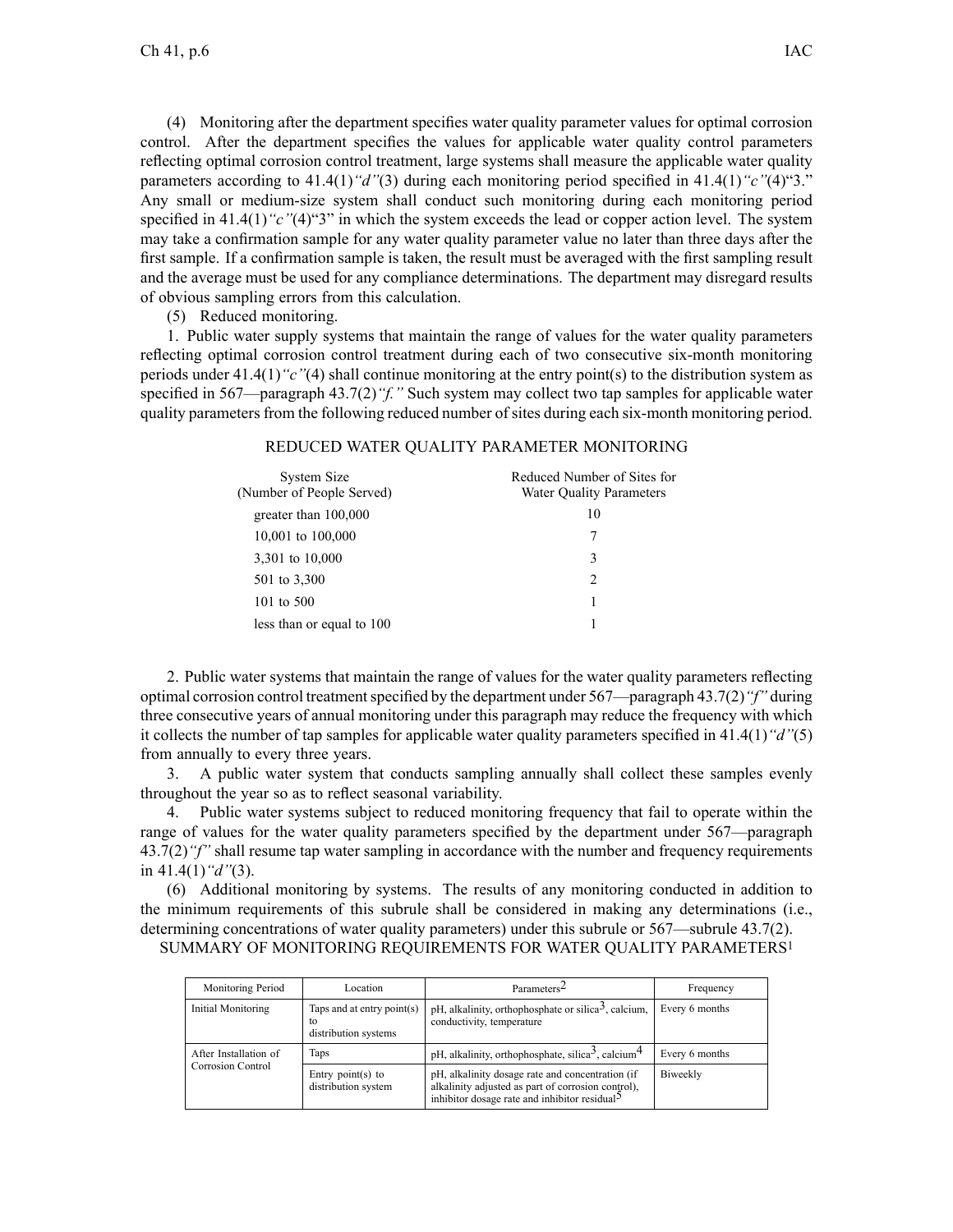| Monitoring Period                                                             | Location                                   | Parameters <sup>2</sup>                                                                                                                                              | Frequency                                         |
|-------------------------------------------------------------------------------|--------------------------------------------|----------------------------------------------------------------------------------------------------------------------------------------------------------------------|---------------------------------------------------|
| After State Specifies<br>Parameter Values for<br>Optimal Corrosion<br>Control | Taps                                       | pH, alkalinity, orthophosphate, silica <sup>3</sup> , calcium <sup>4</sup>                                                                                           | Every 6 months                                    |
|                                                                               | Entry point(s) to<br>distribution system   | pH, alkalinity, dosage rate and concentration (if<br>alkalinity adjusted as part of corrosion control),<br>inhibitor dosage rate and inhibitor residual <sup>5</sup> | Biweekly                                          |
| Reduced Monitoring                                                            | Taps                                       | pH, alkalinity, orthophosphate or silica <sup>3</sup> ,<br>$cal$ calcium <sup>4</sup>                                                                                | Every 6 months at a<br>reduced number of<br>sites |
|                                                                               | Entry $point(s)$ to<br>distribution system | pH, alkalinity rate and concentration (if alkalinity<br>adjusted as part of corrosion control), inhibitor<br>dosage rate and inhibitor residual <sup>5</sup>         | Biweekly                                          |

<sup>1</sup> Table is for illustrative purposes; consult the text of this subrule for precise regulatory requirements.

<sup>2</sup> Small and medium-size systems have to monitor for water quality parameters only during monitoring periods in which the system exceeds the lead or copper action level.

<sup>3</sup> Orthophosphate must be measured only when an inhibitor containing <sup>a</sup> phosphate compound is used. Silica must be measured only when an inhibitor containing silicate compound is used.

<sup>4</sup> Calcium must be measured only when calcium carbonate stabilization is used as par<sup>t</sup> of corrosion control.

5 Inhibitor dosage rates and inhibitor residual concentrations (orthophosphate or silica) must be measured only when an inhibitor is used.

#### *e. Lead and copper source water monitoring requirements.*

(1) Sample location, collection methods, and number of samples.

1. A water system that fails to meet the lead or copper action level on the basis of tap samples collected in accordance with 41.4(1)*"c"* shall collect lead and coppersource watersamplesin accordance with the requirements regarding sample location, number of samples, and collection methods specified for inorganic chemical sampling. The timing of sampling for lead and copper shall be in accordance with 41.4(1)*"e"*(2) and (3).

2. Where the results of sampling indicate an exceedance of maximum permissible source water levels established under 567—subparagraph 43.7(3)*"b"*(4), the department may require that one additional sample be collected as soon as possible after the initial sample was taken (but not to exceed two weeks) at the same sampling point. If <sup>a</sup> confirmation sample is taken for lead or copper, then the results of the initial and confirmation samples shall be averaged in determining compliance with the maximum permissible levels. Lead and copper analytical results below the detection limit shall be considered to be zero. Analytical results above the detection limit but below the practical quantification level (PQL) shall either be considered as the measured value or be considered one-half the PQL.

(2) Monitoring after system exceeds tap water action level. Any system which exceeds the lead or copper action level at the tap shall collect one source water sample from each entry point to the distribution system within six months after the exceedance.

(3) Monitoring after installation of source water treatment. Any system which installs source water treatment pursuan<sup>t</sup> to 567—subparagraph 43.7(3)*"a"*(3) shall collect an additional source water sample from each entry point to the distribution system during two consecutive six-month monitoring periods by the deadline specified.

(4) Monitoring frequency after the department specifies maximum permissible source water levels or determines that source water treatment is not needed.

1. A system shall monitor at the frequency specified below in cases where the department specifies maximum permissible source water levels under 567—subparagraph 43.7(3)*"b"*(4) or determines that the system is not required to install source water treatment under 567—subparagraph 43.7(3)*"b"*(2). A water system using only groundwater shall collect samples once during the three-year compliance period in effect when the department makes this determination. Such systems shall collect samples once during each subsequent compliance period. A public water system using surface water (or <sup>a</sup> combination of surface and groundwater) shall collect samples once during each year, the first annual monitoring period to begin on the date on which the department makes this determination.

2. A system using only groundwater is not required to conduct source water sampling for lead or copper if the system meets the action level for the specific contaminant in tap water samples during the entire source water sampling.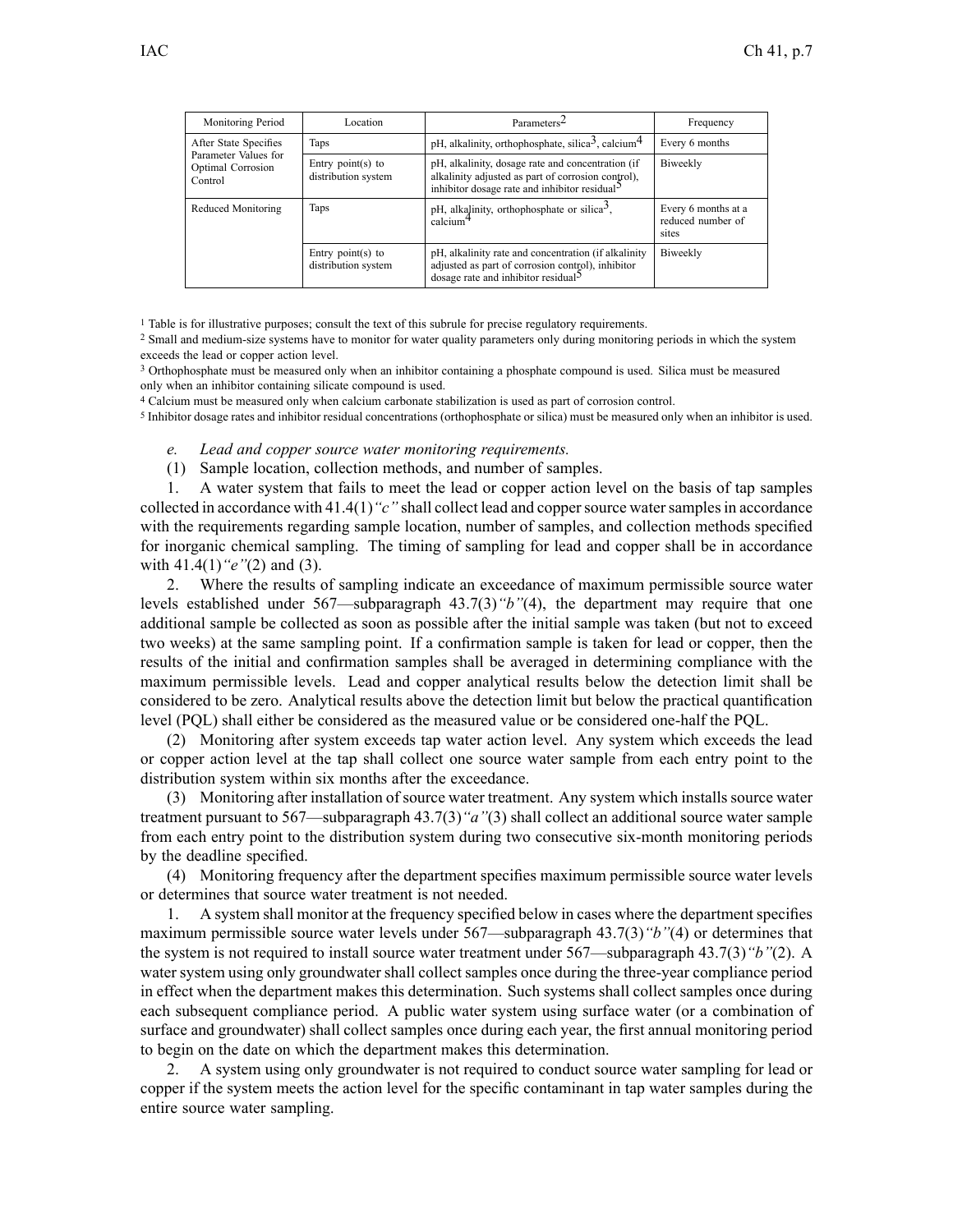(5) Reduced monitoring frequency.

1. A water system using only groundwater which demonstrates that finished drinking water entering the distribution system has been maintained below the maximum permissible lead or copper concentrations specified by the department in 567—subparagraph 43.7(3)*"b"*(4) during at least three consecutive compliance periods under 41.4(1)*"e"*(4)"1" may reduce the monitoring frequency for lead or copper to once during each nine-year compliance cycle as defined in 567—40.2(455B).

2. A water system using surface water (or <sup>a</sup> combination of surface and groundwaters) which demonstrates that finished drinking water entering the distribution system has been maintained below the maximum permissible lead and copper concentrations specified by the department in 567—subparagraph 43.7(3)*"b"*(4) for at least three consecutive years may reduce the monitoring frequency in 41.4(1)*"e"*(4)"1" to once during each nine-year compliance cycle.

3. A water system that uses <sup>a</sup> new source of water is not eligible for reduced monitoring for lead or copper until concentrations in samples collected from the new source during three consecutive monitoring periods are below the maximum permissible lead and copper concentrations specified.

*f. Corrosivity monitoring protocol — special monitoring for corrosivity characteristics.* Suppliers of water for community public water systems shall collect samples from <sup>a</sup> representative entry point to the water distribution system for the purpose of analysisto determine the corrosivity characteristics of the water. The determination of corrosivity characteristics of water shall only include one round of sampling, excep<sup>t</sup> in cases where the department concludes additional monitoring is necessary due to variability of the raw water sources. Sampling requirements and approved analytical methods are as follows:

(1) Surface water systems. Systems utilizing <sup>a</sup> surface water source either in whole or in par<sup>t</sup> shall collect two samples per plant for the purpose of determining the corrosivity characteristics. One of these samples is to be collected during the midwinter months and the other during midsummer.

(2) Groundwatersystems. Systems utilizing groundwatersourcesshall collect one sample per plant or source, excep<sup>t</sup> systems with multiple plants that do not alter the corrosivity characteristics identified in 41.4(1)*"f"*(3) or systems served by multiple wells drawing raw water from <sup>a</sup> single aquifer may, with departmental approval, be considered one treatment plant or source when determining the number of samples required.

(3) Corrosivity characteristics analytical parameters. Determination of corrosivity characteristics of water shall include measurements of pH, calcium hardness, alkalinity, temperature, total dissolved solids (total filterable residue), and calculation of the Langelier Index. In addition, sulfate and chloride monitoring may be required by the department. At the department's discretion, the Aggressiveness Index test may be substituted for the Langelier Index test.

(4) Corrosivity indices methodology. The following methods must be used to calculate the corrosivity indices:

1. Aggressiveness Index—"ANSI/AWWA C401-93: AWWA Standard for the Selection of Asbestos Cement Pressure Pipe, 4″"–16″" for Water Distribution Systems," American Water Works Association, Denver, CO.

2. Langelier Index—"Standard Methods for the Examination of Water and Wastewater," 14th edition, American Public Health Association, 1015 15th Street NW, Washington, DC 20005 (1975), Method 203, pp. 61-63.

(5) Distribution system construction materials. Community and nontransient noncommunity water supply systems shall identify whether the following construction materials are present in their distribution system and repor<sup>t</sup> to the department:

1. Lead from piping, solder, caulking, interior lining of distribution mains, alloys, and home plumbing.

- 2. Copper from piping and alloys, service lines, and home plumbing.
- 3. Galvanized piping, service lines, and home plumbing.
- 4. Ferrous piping materials such as cast iron and steel.
- 5. Asbestos cement pipe.
- 6. Vinyl lined asbestos cement pipe.
- 7. Coal tar lined pipes and tanks.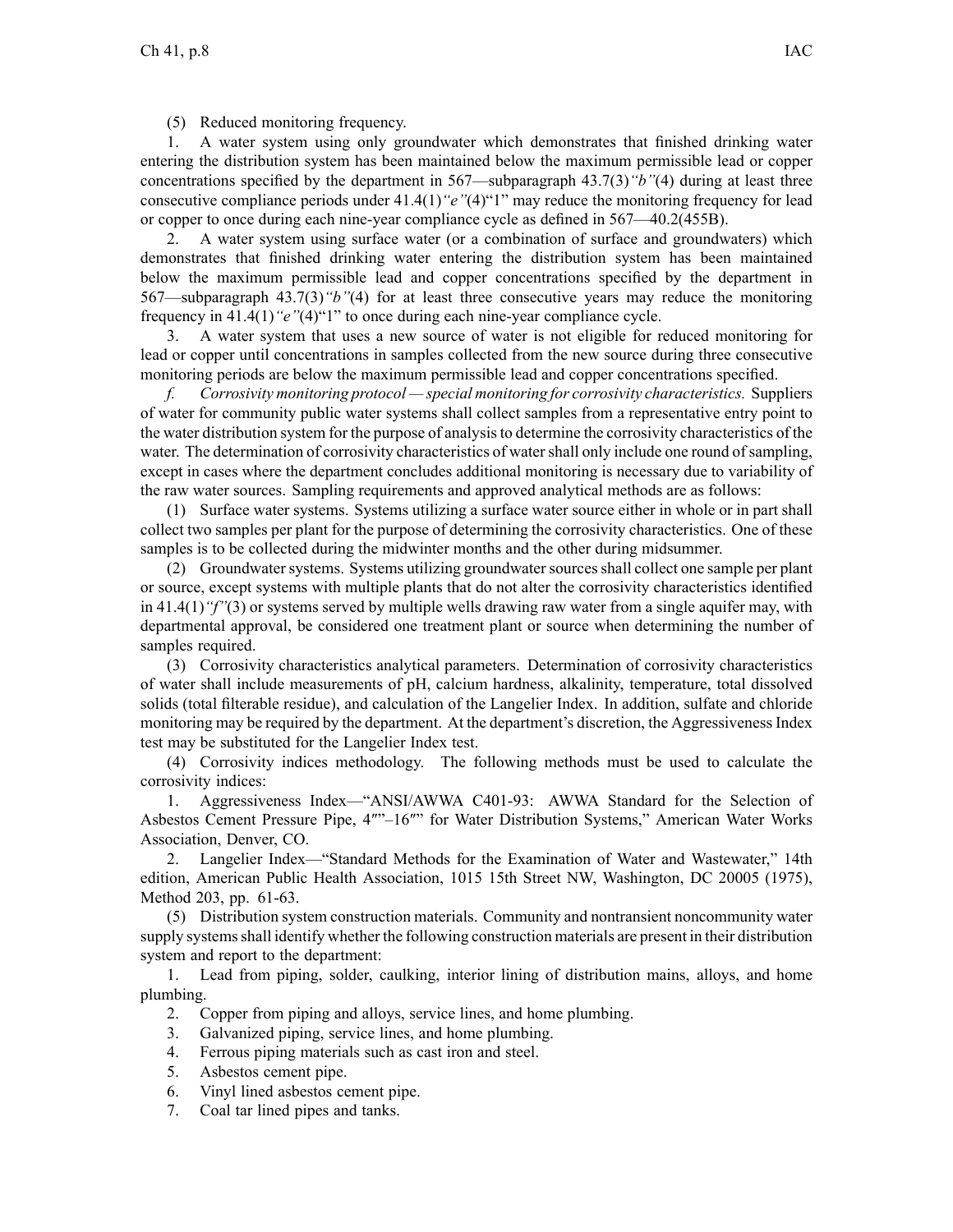- 8. Pipe with asbestos cement lining.
- *g.* Lead, copper, and water quality parameter analytical methods.

(1) Analytical methods. Analyses for alkalinity, calcium, conductivity, orthophosphate, pH, silica, and temperature may be performed by <sup>a</sup> Grade I, II, III, or IV certified operator meeting the requirements of 567—Chapter 81, any person under the supervision of <sup>a</sup> Grade I, II, III, or IV certified operator meeting the requirements of 567—Chapter 81, or <sup>a</sup> laboratory certified by the department to perform analysis under 567—Chapter 83. Analyses under this subrule for lead and copper shall only be conducted by laboratories that have been certified by the department, pursuan<sup>t</sup> to 567—Chapter 83. The following methods must be used:

LEAD, COPPER AND WATER QUALITY PARAMETER ANALYTICAL METHODS

|                                                                 | <b>EPA</b>          |                                                    | Reference (Method Number) |                   |                 |                       |
|-----------------------------------------------------------------|---------------------|----------------------------------------------------|---------------------------|-------------------|-----------------|-----------------------|
| Contaminant                                                     | Contaminant<br>Code | Methodology <sup>9</sup>                           | <b>EPA</b>                | ASTM <sup>3</sup> | SM <sup>4</sup> | USGS <sup>5</sup>     |
| 1927<br>Alkalinity                                              |                     | Titrimetric                                        |                           | D1067-92B         | 2320 B          |                       |
|                                                                 |                     | Electrometric titration                            |                           |                   |                 | I-1030-85             |
| Calcium                                                         | 1919                | EDTA titrimetric                                   |                           | D511-93A          | 3500-Ca D       |                       |
|                                                                 |                     | Atomic absorption; direct<br>aspiration            |                           | D511-93B          | 3111 B          |                       |
|                                                                 |                     | Inductively-coupled plasma                         | $200.7^{2}$               |                   | 3120 B          |                       |
| Chloride                                                        | 1017                | Ion chromatography                                 | 300.08                    | D4327-91          | 4110B           |                       |
|                                                                 |                     | Potentiometric titration                           |                           |                   | 4500-Cl-D       |                       |
| Conductivity                                                    | 1064                | Conductance                                        |                           | D1125-95A         | 2510 B          |                       |
| Copper <sup>6</sup>                                             | 1022                | Atomic absorption; furnace<br>technique            |                           | D1688-95C         | 3113 B          |                       |
|                                                                 |                     | Atomic absorption; direct<br>aspiration            |                           | D1688-95A         | 3111 B          |                       |
|                                                                 |                     | Inductively-coupled plasma                         | $200.7^{2}$               |                   | 3120 B          |                       |
|                                                                 |                     | Inductively-coupled plasma;<br>mass spectrometry   | $200.8^2$                 |                   |                 |                       |
|                                                                 |                     | Atomic absorption; platform<br>furnace             | 200.9 <sup>2</sup>        |                   |                 |                       |
| Lead <sup>6</sup>                                               | 1030                | Atomic absorption;<br>furnace technique            |                           | D3559-95D         | 3113 B          |                       |
|                                                                 |                     | Inductively-coupled plasma;<br>mass spectrometry   | $200.8^2$                 |                   |                 |                       |
|                                                                 |                     | Atomic absorption; platform<br>furnace technique   | 200.92                    |                   |                 |                       |
|                                                                 |                     | Differential pulse anodic<br>stripping voltammatry |                           |                   |                 | Method<br>$1001^{10}$ |
| pH                                                              | 1925                | Electrometric                                      | 150.1 <sup>1</sup>        | D1293-95          | $4500-H + B$    |                       |
|                                                                 |                     |                                                    | 150.2 <sup>1</sup>        |                   |                 |                       |
| Orthophosphate<br>(Unfiltered no<br>digestion or<br>hydrolysis) | 1044                | Colorimetric, automated,<br>ascorbic acid          | 365.18                    |                   | 4500-PF         |                       |
|                                                                 |                     | Colorimetric, ascorbic acid,<br>single reagent     |                           | D515-88A          | 4500-PE         |                       |
|                                                                 |                     | Colorimetric,<br>phosphomolybdate;                 |                           |                   |                 | $I-1602-85$           |
|                                                                 |                     | Automated-segmented flow                           |                           |                   |                 | $I-2601-908$          |
|                                                                 |                     | Automated discrete                                 |                           |                   |                 | I-2598-85             |
|                                                                 |                     | Ion chromatography                                 | 300.07                    | D4327-91          | 4110 B          |                       |
| Silica                                                          | 1049                | Colorimetric, molybdate blue                       |                           |                   |                 | I-1700-85             |
|                                                                 |                     | Automated-segmented flow                           |                           |                   |                 | I-2700-85             |